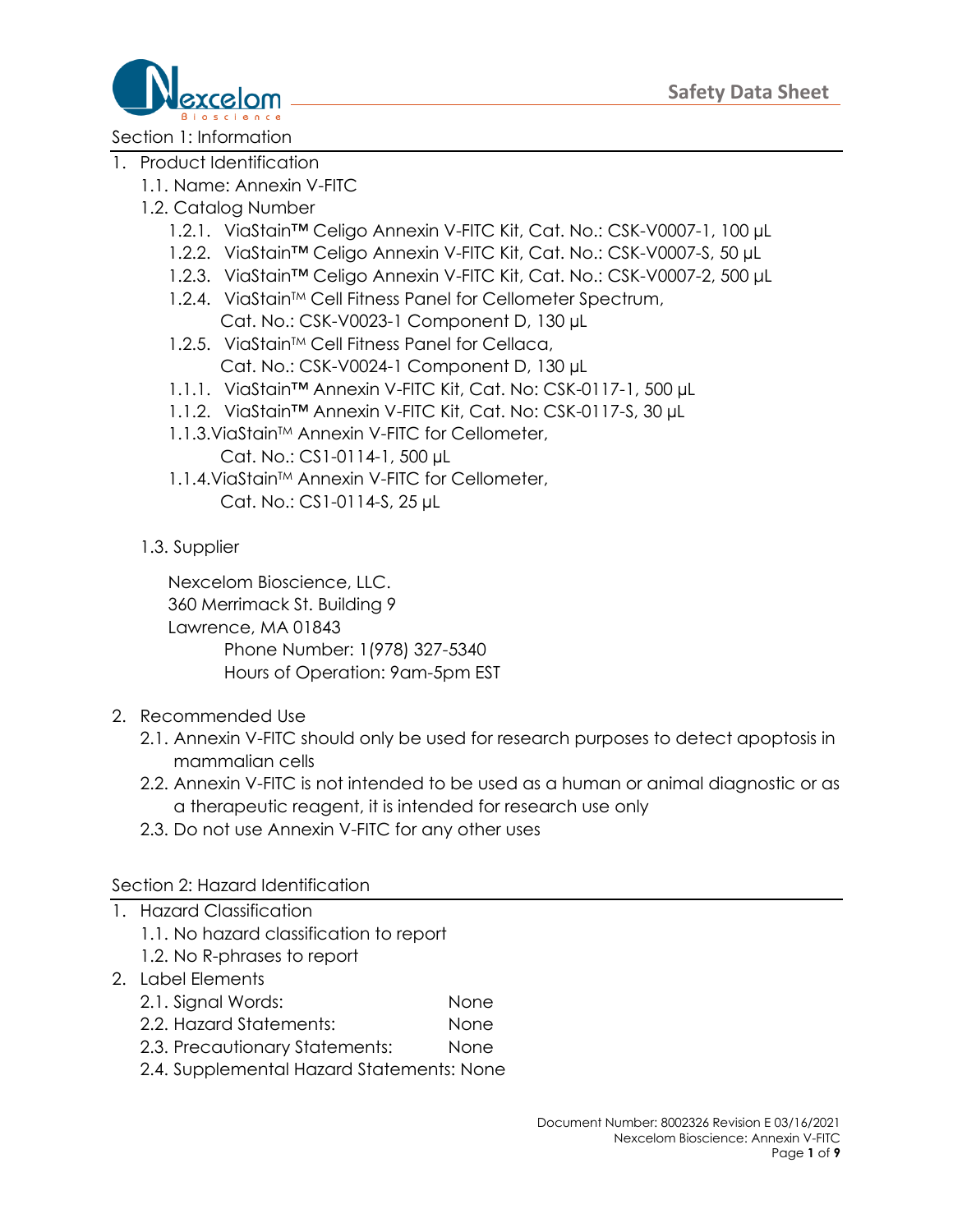

#### 2.5. Pictograms:

1.1. Substances

- 2.5.1. None
- 2.6. Other Hazards Which Do Not Result in Classification
	- 2.6.1. None of the components are considered to be persistent, bioaccumulative and toxic (PBT), or very persistent and very bioaccumulative (vPvB) at levels of 0.1 % or higher
	- 2.6.2. To our knowledge, the hazards of this material have not been thoroughly investigated, but we recommend the handling of all chemicals to be done with caution

## Section 3: Composition and Information on Ingredients

| Common          | Molecular   | CAS          | EC-    | Impurities         | Percentage |
|-----------------|-------------|--------------|--------|--------------------|------------|
| <b>Name</b>     | Formula and | Number/IUPAC | Number | and                |            |
|                 | Weight      | Name         |        | <b>Stabilizers</b> |            |
| <b>Bovine</b>   |             |              |        |                    | 0.2%       |
| Serum           |             |              |        |                    |            |
| Albumin         |             |              |        |                    |            |
| Sodium          |             |              |        |                    | .09%       |
| Azide           |             |              |        |                    |            |
| Phosphate       |             |              |        |                    | 99.7%      |
| <b>Buffered</b> |             |              |        |                    |            |
| Solution        |             |              |        |                    |            |

## Section 4: First-aid Measures

- 1. Always remove contaminated personnel away from the hazardous area and to a safe area
- 2. Most Important Symptoms and Effects
	- 2.1. Inhalation: May cause respiratory tract irritation.
	- 2.2. Skin contact: May cause skin irritation. Symptoms may include redness, drying, defatting and cracking of the skin
	- 2.3. Eye contact: May cause eye irritation. Symptoms may include discomfort or pain, excess blinking and tear production, with possible redness and swelling
	- 2.4. Ingestion: may be harmful if swallowed. May cause stomach distress, nausea or vomiting
	- 2.5. See Section 11
- 3. Indication of Immediate Medical Attention or Necessary Special Treatment 3.1. No information available
- 4. Medical Professionals
	- 4.1. If medical advice or attention is required, present them with this safety data sheet first
	- 4.2. Notes to Physician: Treat symptomatically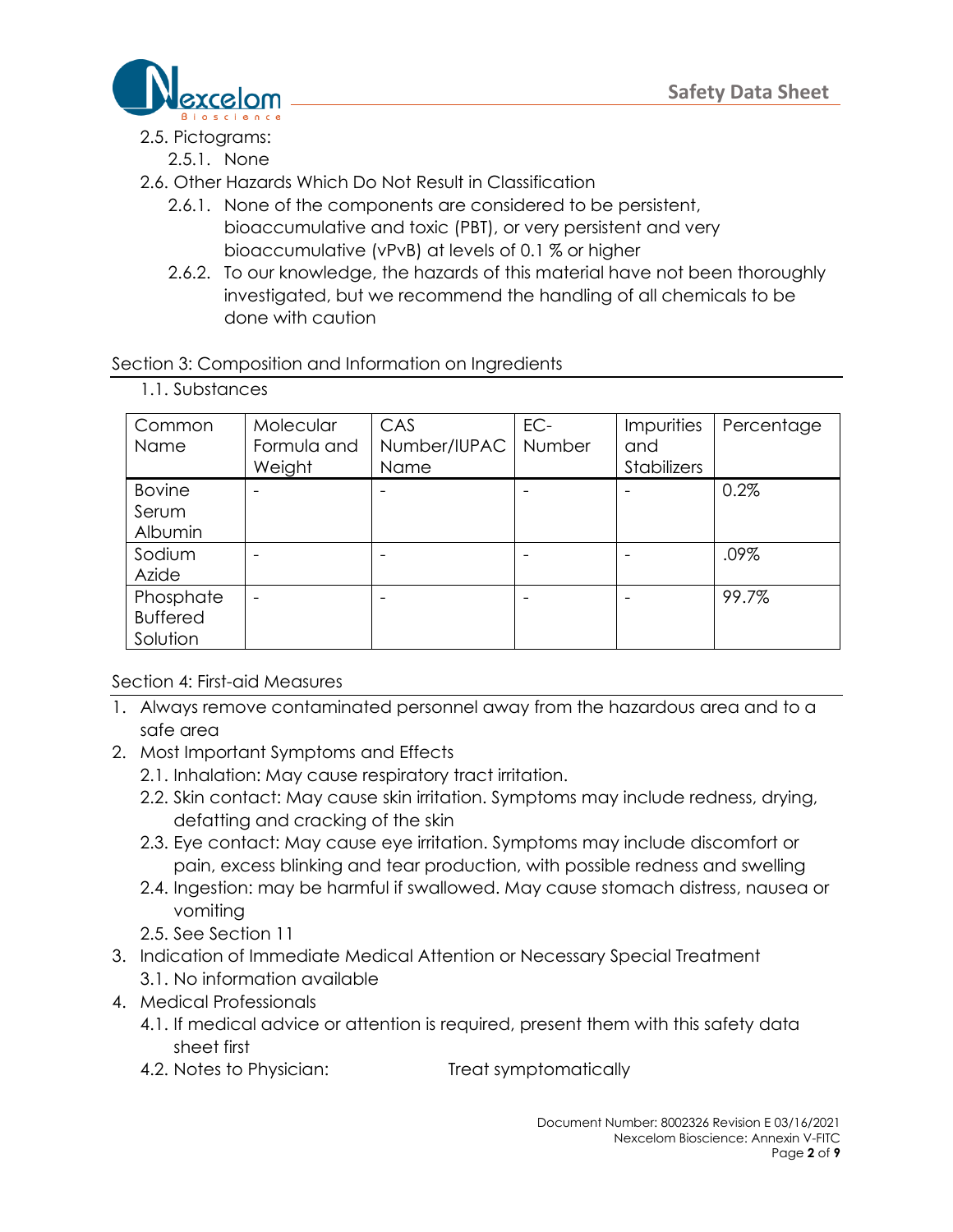

- 5. Inhalation
	- 5.1. If breathing is difficult, remove victim to fresh air and keep at rest in a position comfortable for breathing.
	- 5.2. Seek medical advice or attention if necessary
- 6. Skin Contact
	- 6.1. Remove any contaminated clothing, and wash area with soap and plenty of water for 15 minutes
	- 6.2. Wash clothes before re-use
	- 6.3. Seek medical advice or attention if irritation persists
- 7. Eye Contamination
	- 7.1. Flush open eyes for 15 minutes
	- 7.2. If contacts are present, remove contacts after first 15-minute wash and flush for an additional 15 minutes
	- 7.3. Seek medical advice or attention if irritation persists
- 8. Ingestion
	- 8.1. Do not induce vomiting
	- 8.2. Drink plenty of water
	- 8.3. Never give an unconscious person anything by mouth
	- 8.4. Seek medical advice or attention if irritation persists

### Section 5: Fire-fighting Measures

- 1. Suitable Extinguishing Media
	- 1.1. Treat for surrounding material
- 2. Not Suitable Extinguishing Media 2.1. None to report
- 3. Specific Hazards Arising from the Chemical
- 3.1. Products of combustion may include, and are not limited to: oxide of carbon.
- 4. Special Protective Actions for Fire-fighters
	- 4.1. Wear a self-contained breathing apparatus and protective clothing to prevent contact with skin and eyes
	- 4.2. Keep upwind of fire
- 5. Further Information
	- 5.1. None to report

#### Section 6: Accidental Release Measures

- 1. Personal Precautions
	- 1.1. Use proper personal protective equipment to clean up spills promptly
- 2. Protective Equipment
	- 2.1. Use standard personal protective equipment
- 3. Emergency Procedures
	- 3.1. See Section 5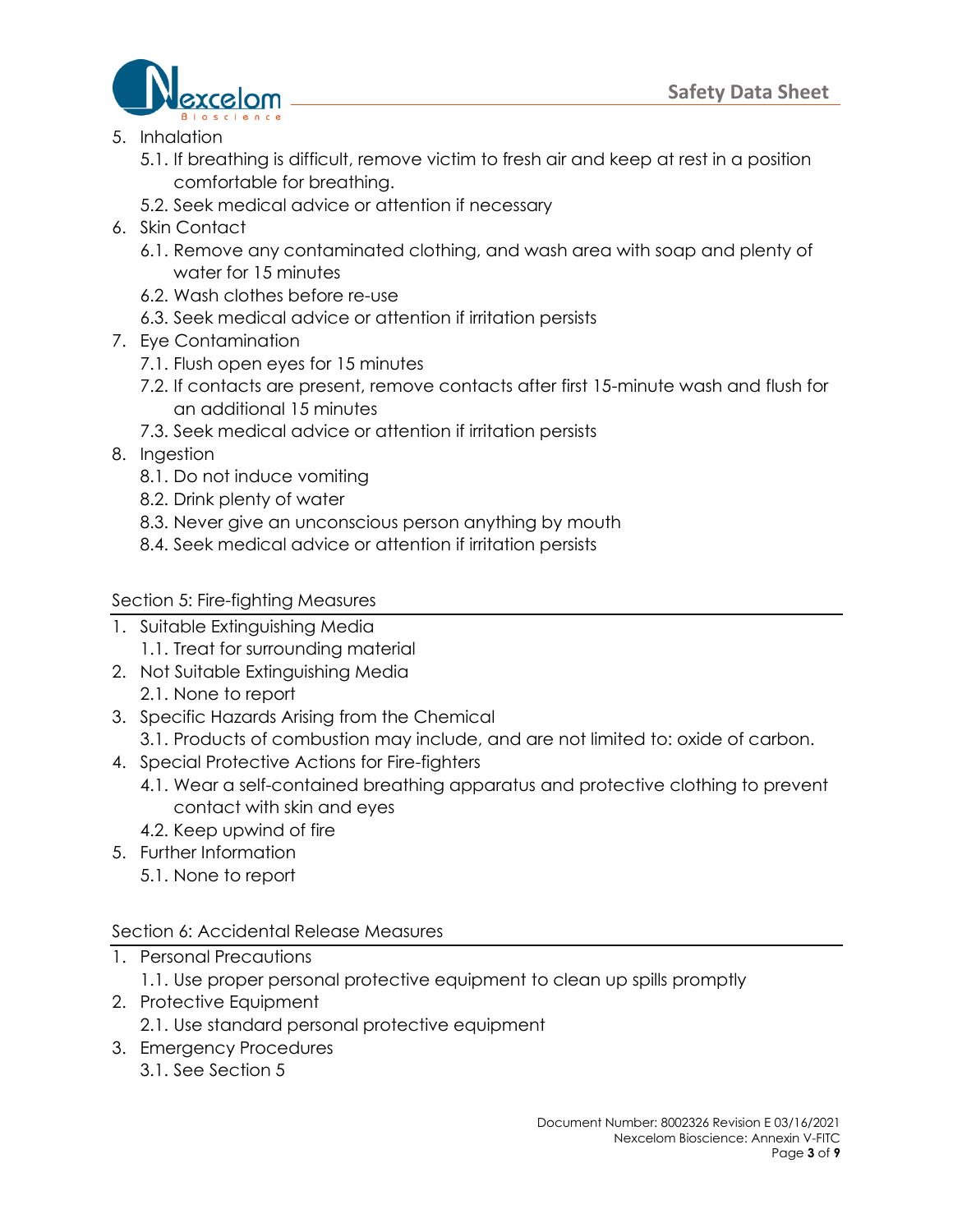

- 4. Accidental Spills or Release of the Product
	- 4.1. Wear proper protective equipment while cleaning up spills
	- 4.2. Contact emergency personnel if required
- 5. Emergency Responders
	- 5.1. Personal Protective Equipment
		- 5.1.1. See Section 5
- 6. Environmental Precautions
	- 6.1. Do not let product enter drains
- 7. Methods and Materials for Containment and Cleaning
	- 7.1. Drains
		- 7.1.1. Do not let product enter drains
	- 7.2. Capping procedures
		- 7.2.1. No information available
	- 7.3. Neutralization techniques
		- 7.3.1. No information available
	- 7.4. Decontamination techniques
		- 7.4.1. No information available
	- 7.5. Absorbent Materials
		- 7.5.1. Use inert absorbent materials (e.g. sand, vermiculite)
	- 7.6. Cleaning Techniques
		- 7.6.1. Use inert absorbent materials (e.g. sand, vermiculite)
		- 7.6.2. For disposal see Section 13
	- 7.7. Vacuuming Techniques
		- 7.7.1. No information available
	- 7.8. Special Equipment
		- 7.8.1. No information available

#### Section 7: Handling and Storage

- 1. Safe Handling
	- 1.1. Avoid breathing vapors, mists, and gasses
	- 1.2. Avoid formation of dusts
	- 1.3. Avoid prolonged and repeated exposure
- 2. Incompatible Substances
	- 2.1. No information available
- 3. Operations and Conditions to Avoid
	- 3.1. Avoid long-term exposures to light
- 4. General Good Hygiene Practices
	- 4.1. No eating, drinking or smoking in work areas
	- 4.2. Wash hands after breaks and at the end of the work day
	- 4.3. Remove contaminated clothing and protective equipment before entering eating areas
- 5. Conditions for Safe Storage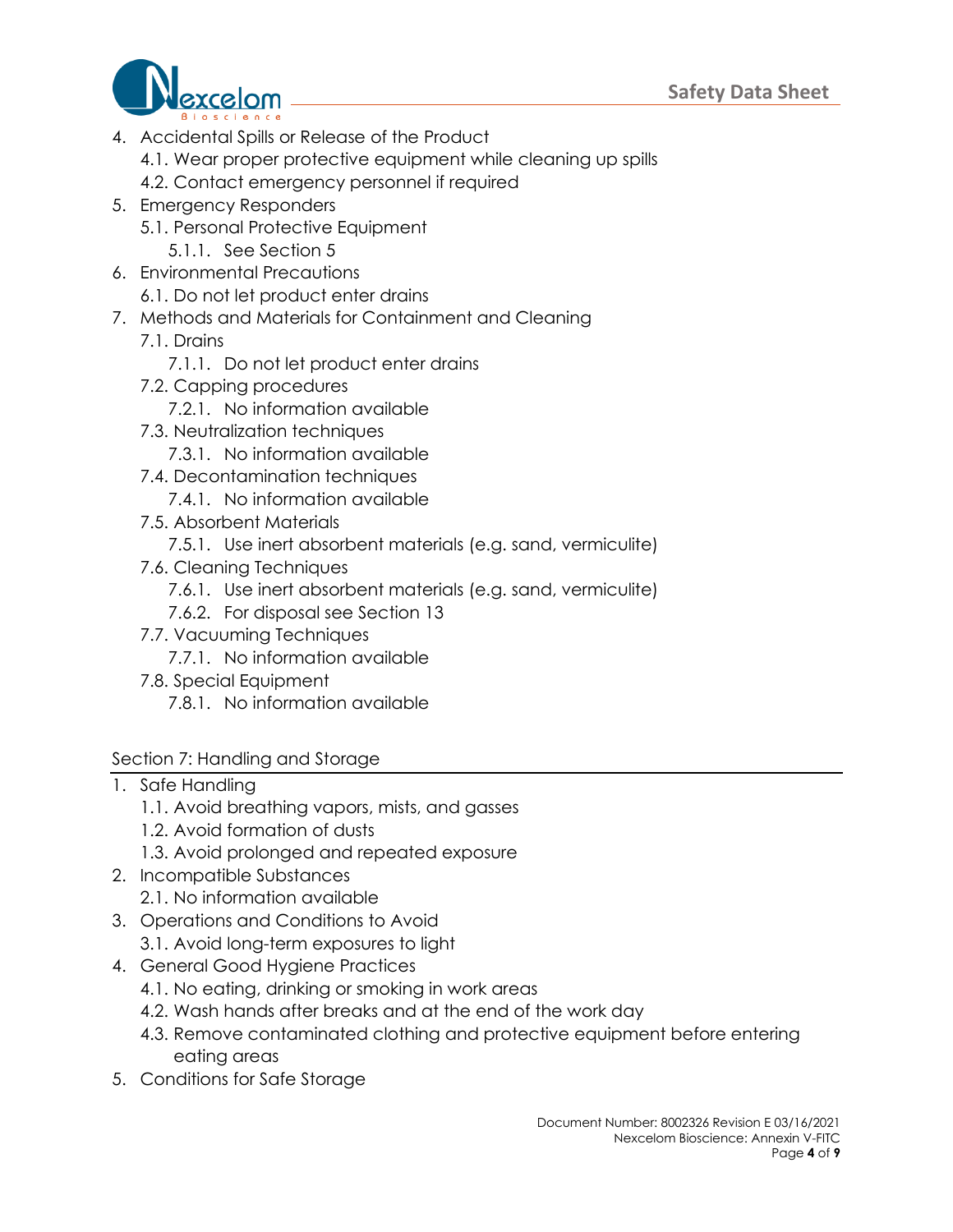

- 5.1. Store container tightly closed and in a dry, cool, and well-ventilated place
- 5.2. Conditions to avoid
	- 5.2.1. Long term exposure to light
- 5.3. Environmental Effects to avoid 5.3.1. No information available
- 
- 6. How to maintain product integrity 6.1. No information available
- 7. Engineering Advice
	- 7.1. No information available

### Section 8: Exposure Controls and Personal Protection

- 1. Occupational Exposure Limits
	- 1.1. American Conference of Government Industrial Hygienists (ACGIH)- No information available
	- 1.2. Threshold Limit Values (TLV)- No Information available
- 2. Biological Limits
	- 2.1. No information available
- 3. Appropriate Engineering Controls
	- 3.1. Use adequate ventilation to keep exposures (airborne levels of dust, fume, vapor, etc) below recommended exposure limits
- 4. Exposure Controls
	- 4.1. Always use good occupational hygiene practices
		- 4.1.1. Do not eat, drink, or smoke while using this product
		- 4.1.2. Wash hands before breaks and at the end of the work day
		- 4.1.3. Regularly clean equipment, work area, and clothing
	- 4.2. Eye and face protection
		- 4.2.1. Follow safe laboratory practices
	- 4.3. Skin protection
		- 4.3.1. Follow safe laboratory practices
	- 4.4. Respiratory Protection
		- 4.4.1. Follow safe laboratory practices
	- 4.5. Thermal Hazards
		- 4.5.1. Follow safe laboratory practices
- 5. Special Equipment
	- 5.1. No information available

Section 9: Physical and Chemical Properties

| Property              | Data   |
|-----------------------|--------|
| <b>Physical State</b> | Liquid |
| Color                 | Clear  |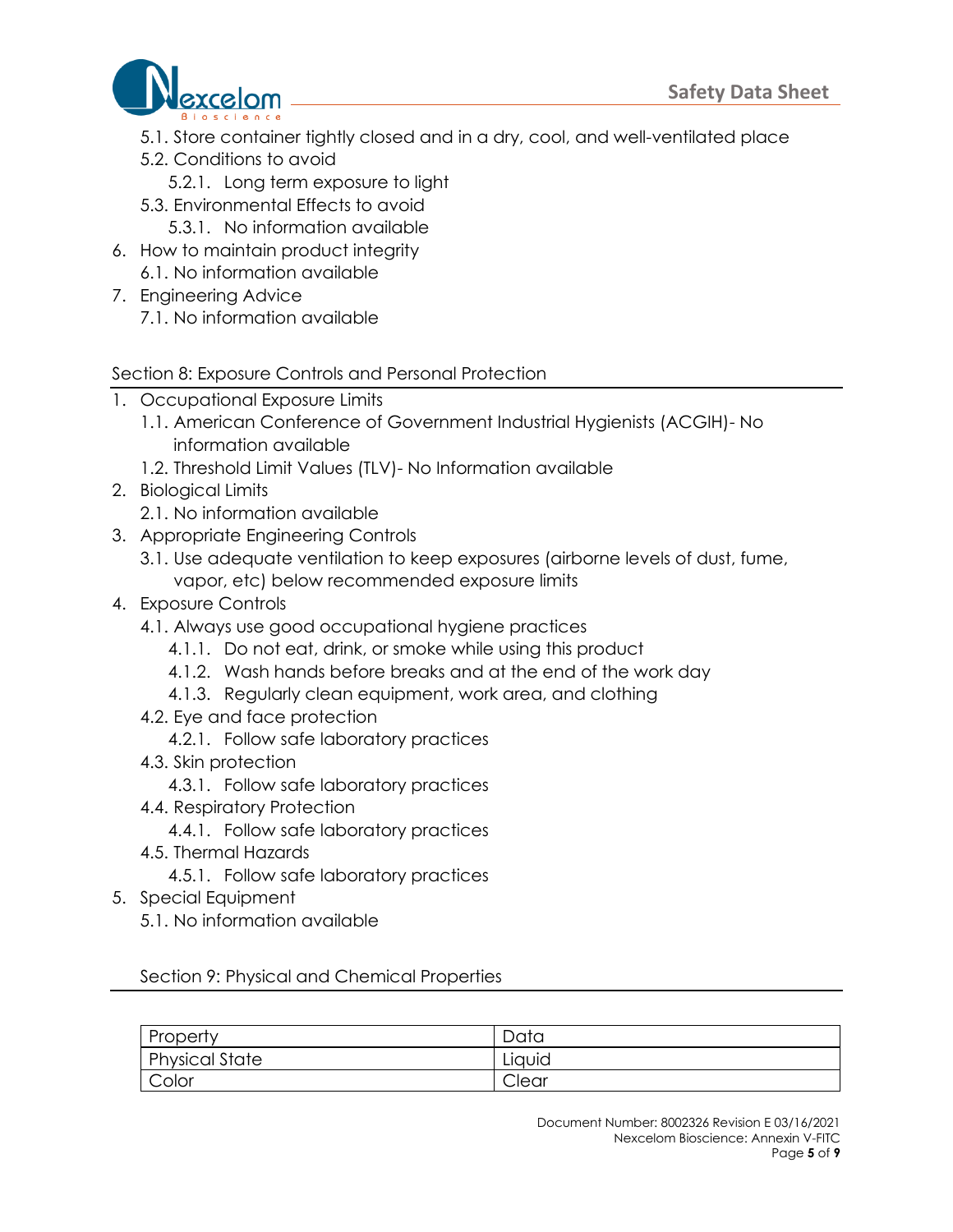

| Odor                                         | No information available |  |  |
|----------------------------------------------|--------------------------|--|--|
| <b>Odor Threshold</b>                        | No information available |  |  |
| Freezing Point                               | No information available |  |  |
| <b>Melting Point</b>                         | No information available |  |  |
| Boiling point or Initial Boiling Point/Range | No information available |  |  |
| Flammability                                 | No flammable             |  |  |
| Lower and Upper Explosion                    | No information available |  |  |
| Limit/Flammability Limit                     |                          |  |  |
| <b>Flash Point</b>                           | No information available |  |  |
| Auto-Ignition Temperature                    | No information available |  |  |
| <b>Explosive Properties</b>                  | No information available |  |  |
| Decomposition Temperature                    | No information available |  |  |
| <b>Oxidizing Properties</b>                  | No information available |  |  |
| рH                                           | No information available |  |  |
| Viscosity                                    | No information available |  |  |
| Solubility                                   | No information available |  |  |
| Partition Coefficient n-octanol/water        | No information available |  |  |
| (Log value)                                  |                          |  |  |
| <b>Vapor Pressure</b>                        | No information available |  |  |
| Density and/or Relative Density              | No information available |  |  |
| <b>Relative Vapor Density</b>                | No information available |  |  |
| <b>Particle Characteristics</b>              | No information available |  |  |
| <b>Evaporation Rate</b>                      | No information available |  |  |
| Surface Tension                              | No information available |  |  |

Section 10: Stability and Reactivity

- 1. Reactivity
	- 1.1. No information available
- 2. Chemical Stability
	- 2.1. Stable under recommended storage conditions
- 3. Possibility of Hazardous Reactions
	- 3.1. No dangerous reaction known under conditions of normal use
- 4. Conditions to avoid
	- 4.1. Heat
- 5. Incompatible Materials
	- 5.1. No information available
- 6. Hazardous Decomposition Products
	- 6.1. Formed under fire: oxide of carbon
	- 6.2. Other decomposition products: No information available

#### Section 11: Toxicological Information

- 1. Acute Toxicity
	- 1.1. No information available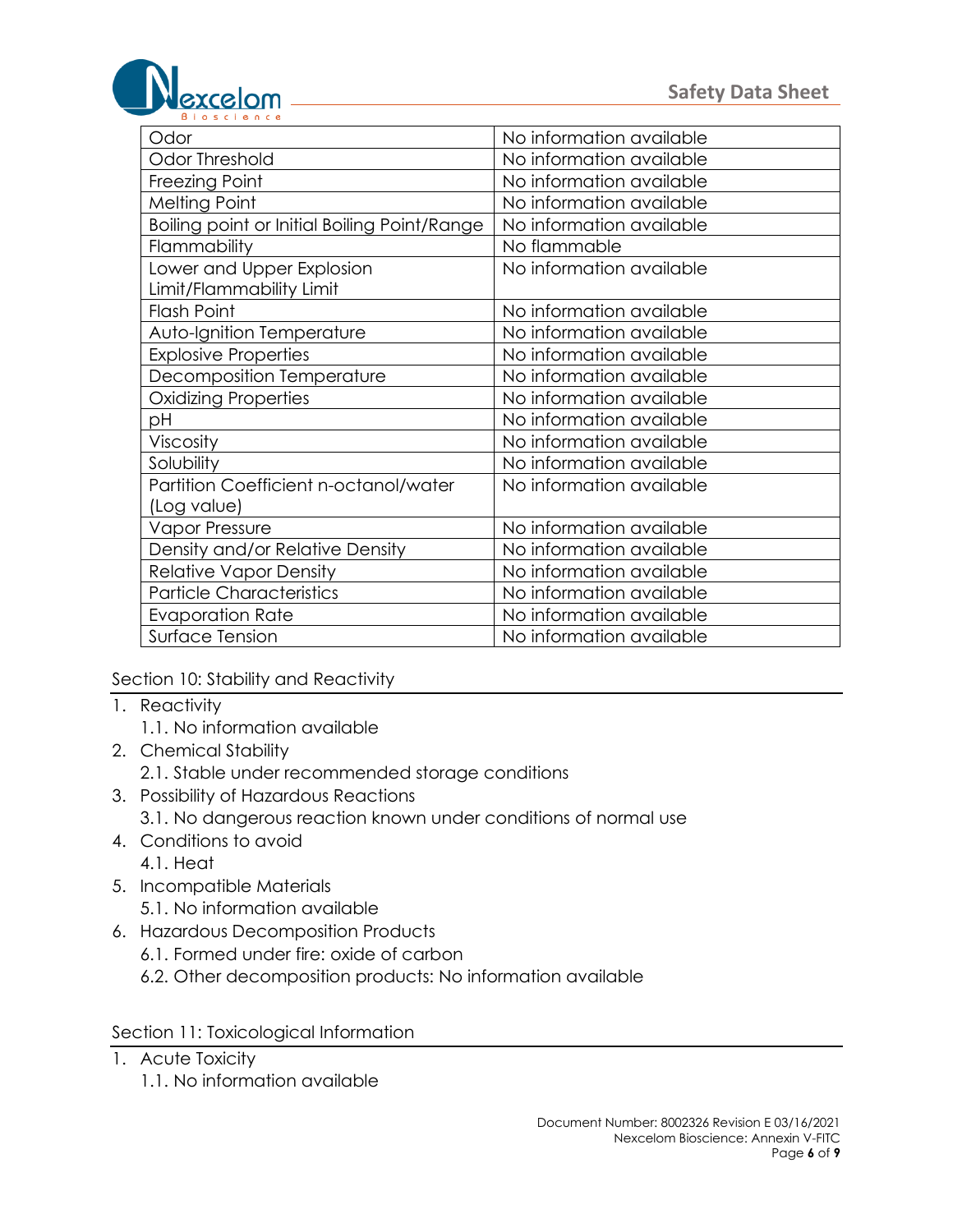

- 2. Skin Corrosion/Irritation 2.1. No information available
- 3. Serious Eye Damage/Irritation 3.1. No information available
- 4. Respiratory or Skin Sensitization 4.1. No information available
- 5. Germ Cell Mutagenicity 5.1. No information available
- 6. Carcinogenicity
	- 6.1. IARC
		- 6.1.1. No information available
	- 6.2. NTP
		- 6.2.1. No information available
	- 6.3. OSHA
		- 6.3.1. No information available
- 7. Reproductive Toxicity
	- 7.1. No information available
- 8. Specific Target Organ Toxicity- Single Exposure 8.1. No information available
- 9. Specific Target Organ Toxicity Repeated Exposure 9.1. No information available
- 10. Aspiration Hazard
	- 10.1.No information available
- 11. Likely Routes of Exposure
	- 11.1.Skin
	- 11.2.Eyes
- 12. Other Information
	- 12.1.Registry of Toxic Effects of Chemical Substances
		- 12.1.1. None to report

# Section 12: Ecological Information

- 
- 1. Ecotoxicity: May cause long-lasting, harmful effects to aquatic life
	- 1.1. Fish
		- 1.1.1. No information available
	- 1.2. Crustaceans
		- 1.2.1. No information available
	- 1.3. Algae
		- 1.3.1. No information available
	- 1.4. Other Aquatic Plants
		- 1.4.1. No information available
	- 1.5. Soil Micro- and Macro-Organisms
		- 1.5.1. No information available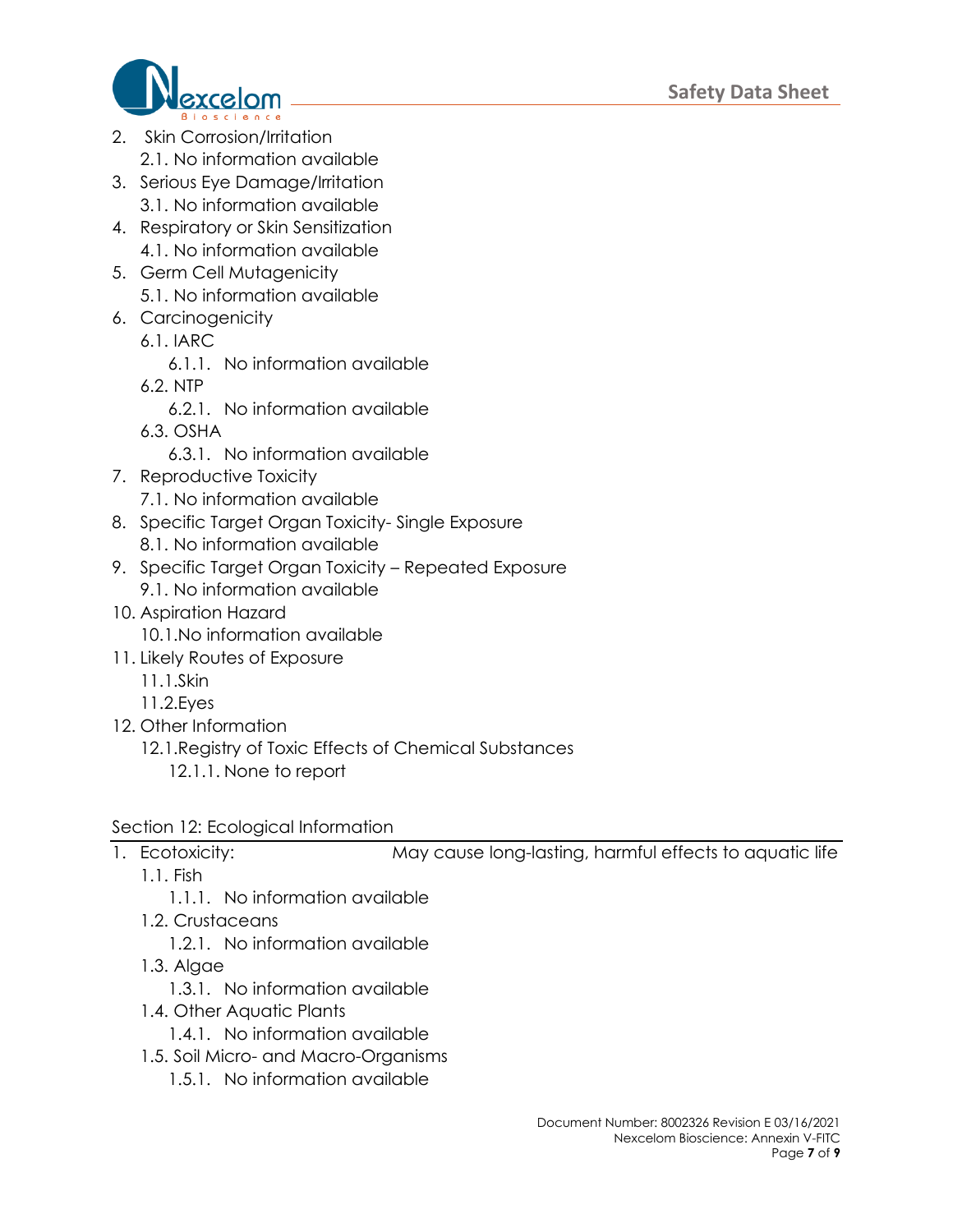

- 1.6. Birds
	- 1.6.1. No information available
- 1.7. Bees
	- 1.7.1. No information available
- 1.8. Plants
	- 1.8.1. No information available
- 1.9. Inhibition of Micro-Organisms
	- 1.9.1. No information available
- 1.1. Impact on Sewage Treatment Plants
	- 1.1.1. See Section 13
- 2. Persistence and Degradability 2.1. No information available
- 3. Bioaccumulative Potential
- 3.1. No information available
- 4. Mobility in Soil
	- 4.1. No information available
- 5. Other Adverse Effects
	- 5.1. Environmental Fate
		- 5.1.1. No information available
	- 5.2. Ozone Depletion Potential
		- 5.2.1. No information available
	- 5.3. Photochemical Ozone Creation Potential
		- 5.3.1. No information available
	- 5.4. Endocrine Disrupting Potential and/or Global Warming Potential
		- 5.4.1. No information available

# Section 13: Disposal Considerations

- 1. Disposal Methods
	- 1.1. Please take precautions to generate as little waste as possible while handling and using this product
	- 1.2. Do not dispose of contaminated materials in the sewage
	- 1.3. Packaging, containers, solutions and any material that may have come in contact with this product should be considered as hazardous as the product itself
	- 1.4. Disposal of this product and any of its by-products should be in compliance with all applicable local, regional and national/federal biological hazardous waste disposal regulations
- 2. Disposal Containers and methods
	- 2.1. See Section 6

Section 14: Transport Information